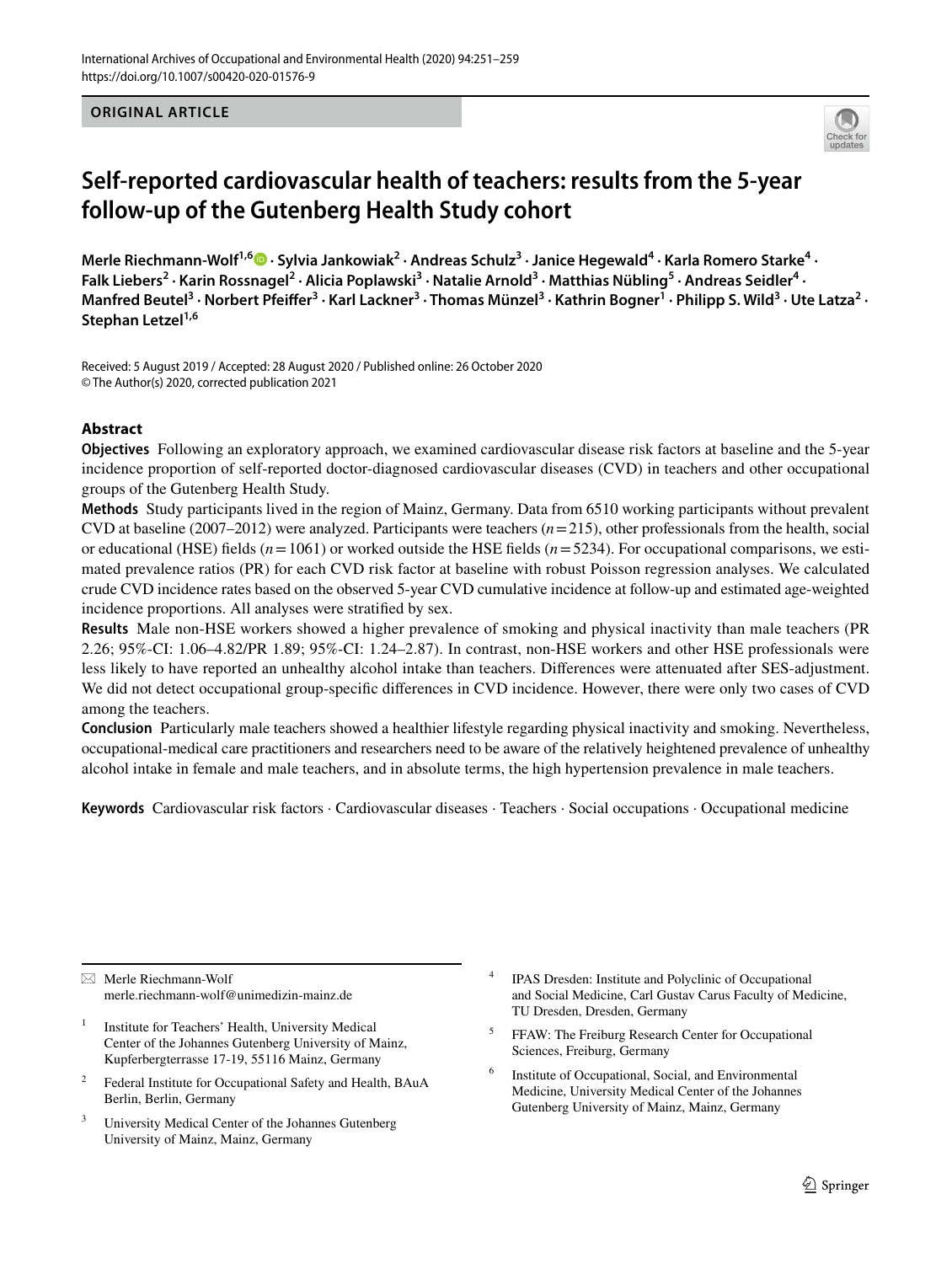#### **Background**

In Germany, teachers represent a large professional group typically in civil service. In the Western German federal states like Rhineland-Palatinate (RLP), most of the teachers (78–93%) are civil servants (statista [2020\)](#page-8-0). Teachers with civil servant status are generally employed for life and are protected by special insurance in the case of illness, invalidity and retirement. Teachers' health is assumed to be relevant for their performance and work ability (Seibt et al. [2016](#page-8-1)), and teachers' attitude towards health-related issues may be also essential for conveying health promoting principles to pupils (Gilbert et al. [2015](#page-8-2)). Teaching itself is characterized by interactive and emotional labor that may be associated with stress (van Droogenbroeck and Spruyt [2015\)](#page-8-3). Psychosocial work strain among teachers may also arise from time pressure, a lack of time control, a lack of freedom at work, from little social support by colleagues, and from noise (e.g., Scheuch et al. [2015](#page-8-4); Nuebling et al. [2013](#page-8-5)). In addition, there is established evidence on existing associations between psychosocial work strain and cardiovascular diseases (CVD) or CVD risk factors (particularly smoking, physical inactivity, obesity and diabetes) in general (e.g., Fishta and Backé [2015](#page-8-6); Theorell et al. [2016](#page-8-7); Nyberg et al. [2013](#page-8-5)). Only few studies have examined aspects of cardiovascular health in teachers so far. In a study by Helmert et al. ([1997\)](#page-8-8) male teachers showed the lowest CVD prevalence compared to 30 other occupations, while Scheuch et al. ([2015\)](#page-8-4) reported CVD prevalence in teachers was similar to the general population. Furthermore, some studies suggested a lower prevalence of CVD risk factors in teachers, but these results were partly inconsistent (Gilbert et al. [2015;](#page-8-2) Seibt et al. [2005,](#page-8-9) [2016;](#page-8-1) Kovess-Masféty et al. [2006;](#page-8-10) Akintunde and Oloyede [2017](#page-8-11); Brown et al. [2006](#page-8-12); Scheuch et al. [2015](#page-8-4)). Occupational diferences in the prevalence of CVD or CVD risk factors reported in these previous studies were partly attenuated by adjustment for SES, but not all of the study estimates failed to reach statistical signifcance after adjustment.

Overall, a comprehensive interpretation and transferability of these study results is difficult due to their crosssectional study design, diferent socio-economic contexts, use of heterogeneous comparison groups or the results are no longer up to date. Thus, we aimed to contribute to the previous research with more recent results from the Gutenberg Health Study (GHS) cohort. We compared teachers with the general working GHS population to estimate the CVD-related efect of working as a teacher. We also compared teachers with other professionals working in the *h*ealth, *s*ocial or *e*ducational felds (HSE), as occupational circumstances may be similar for social occupations in general (van Droogenbroeck and Spruyt [2015](#page-8-3)). Any possible diferences between teachers and other HSE professionals might indicate if factors unique to teaching or the teachers themselves have an efect on cardiovascular health. Finally, we examined and contrasted the occupational group-specifc prevalence of CVD risk factors at baseline as well as the 5-year incidence proportion of selfreported doctor-diagnosed CVD at follow-up. If our results indicate any heightened risk for teachers they should be helpful to defne potential approaches for preventive occupational medical actions.

### **Methods**

#### **Study population**

Subjects were participants of the GHS, a population-based, prospective cohort study conducted in the city of Mainz and the adjacent district of Mainz-Bingen in Rhineland-Palatinate (RLP), Germany. Baseline examinations were carried out between 2007 and 2012 with follow-up examinations five years later. Details of the study design have been published elsewhere (Wild et al. [2012\)](#page-8-13). For the present analyses, only working participants without prevalent CVD at baseline who fnished the follow-up and had no missing values for outcomes of interest were eligible  $(n=6510)$  $(n=6510)$  $(n=6510)$  (Fig. 1). The exclusion of participants with prevalent CVD at baseline should also reduce the risk of reverse causation due to changed health behavior after a CVD diagnosis.

#### **Assessment of occupational and other socio‑demographic characteristics**

The assignment of occupational groups was done using the occupational status at baseline categorized according to the official German occupational classification system "KldB 2010" (German Federal Employment Agency [2020;](#page-8-14) Prigge et al. [2014](#page-8-15)). Self-reported information on occupational history with up to 15 previous occupational periods was available. We divided the group of professionals from the HSE felds (KldB job category 8) into either teachers (*n*=215) or *other* HSE professionals ("HSE\_OTHERS": *n*=1061). The teachers group included teachers and headmasters at primary, secondary, special (for children with disabilities or learning difculties) and vocational schools or training colleges (Table [5](#page-7-0) in ["Appendix](#page-7-1)"). "HSE\_OTHERS" comprised other educational and social occupations, medical and non-medical health professions, domestic sciences and theologians (Table [5](#page-7-0) in ["Appendix"](#page-7-1)).The occupational group "non-HSE" (*n*=5234) included all other GHS participants working in other felds.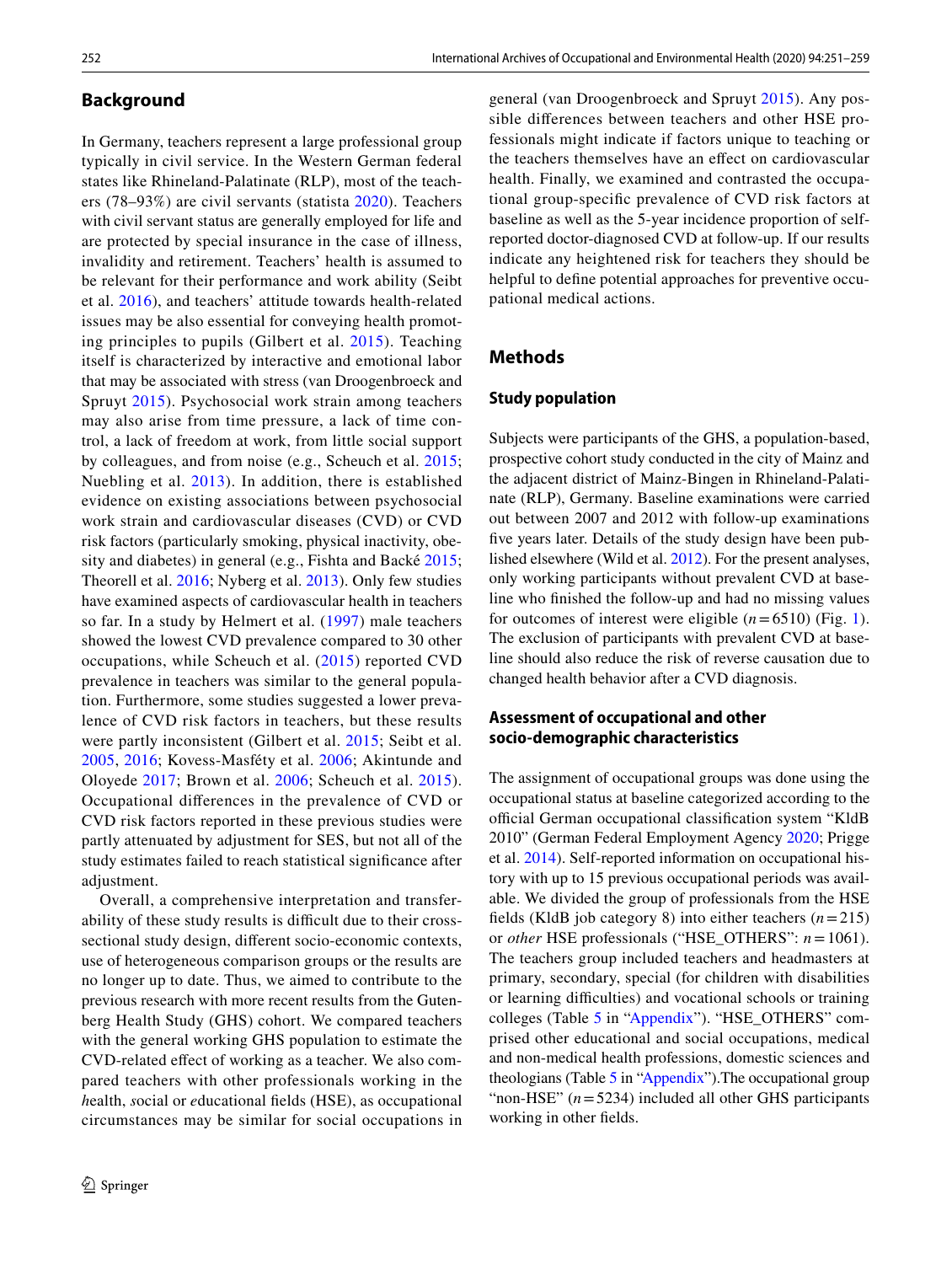<span id="page-2-0"></span>tion



All analyses were stratifed by sex. Regarding the regression analyses, we frst adjusted for age (adjustment model 1). Furthermore we controlled for the duration in the occupational group to avoid possible bias due to systematic differences between the occupational groups (adjustment model 2). For that we assessed the years of belonging to the occupational group until baseline.

We also considered socio-economic status (SES) (adjustment model 3). SES-score allocation was based on school education, professional education, occupational position and salary (Lampert et al. [2013\)](#page-8-16). SES-scores ranged from 3 to 21 with higher scores indicating a higher SES. The group-specifc variance of SES difers depending on the composition of the occupational group, so by comparing occupational groups SES is partly taken into consideration. However, we were also interested in the SES-independent effects of teaching on cardiovascular health.

#### **Outcome measures**

#### **CVD risk factors and CVD**

We examined the prevalence of behavior-related and physiological CVD risk factors at baseline. Smoking was defned as self-reported active smoking (including less than one cigarette per day) within the last 6 months. Information on alcohol intake was based on self-reported amounts. We considered the unhealthy intake above the recommended limit to be

an alcohol intake > 10 g/day for women and an intake > 20 g/ day for men (Deutsche Gesellschaft fuer Ernaehrung et al. [2000\)](#page-8-17). Physical inactivity, or here: "no active sport", was assessed based on responses to the SQUASH physical activity questionnaire (Wendel-Vos [2003](#page-8-18)). There, among other information on physical activity, participants were asked to report frequencies, durations and intensities for up to fve sport activities. "Physical inactivity" means that the participant failed to take part in any sport activity with a minimum intensity of two metabolic equivalents for task (MET) even once a week.

Obesity was defined as a BMI $\geq$  30 kg/m<sup>2</sup>, measured as weight in kg divided by height in  $m<sup>2</sup>$  (WHO [2000](#page-8-19)). Hypertension was defned as an intake of antihypertensive drugs, a mean systolic blood pressure≥140 mm Hg or a mean diastolic blood pressure≥90 mm Hg in three consecutive measurements at rest or a self-reported doctor-diagnosed arterial hypertension. Diabetes was defned as the condition of HbA1c-level of  $\geq$  6.5%, an intake of anti-diabetic medication or self-reported doctor-diagnosed diabetes. We defined dyslipidemia as LDL/HDL-ratio of  $\geq$  3.5, triglycerides>150 mg/dl, the intake of lipid modifying medication (ATC code C10) or its self-reported physician diagnosis. Family history of myocardial infarction (MI) or stroke was defned as at least one MI or stroke in a female frst-degree relative before 65 years of age or in a male frst-degree relative before 60 years of age.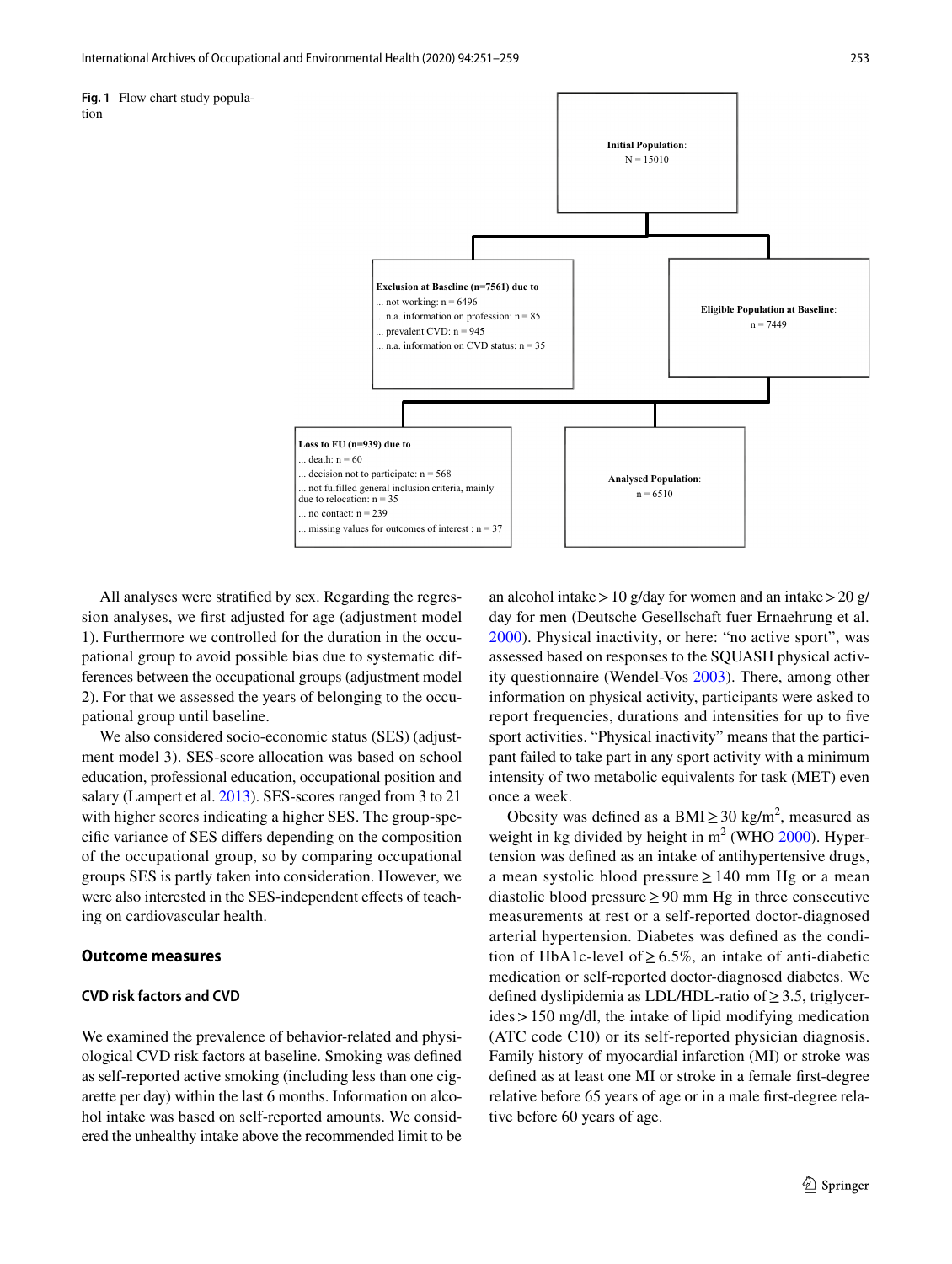Furthermore, we estimated the proportion of incident self-reported doctor-diagnosed CVD per occupational group. For that purpose we assessed CVD by means of the answers to the question *"Have you been diagnosed by a physician with coronary artery disease/myocardial infarction/stroke/atrial fibrillation/congestive heart failure/peripheral arterial disease since baseline?"* We considered at least one self-reported condition as a new case of CVD.

#### **Statistical analysis**

All of the statistical analyses were stratified by sex. To describe the study population, we present the quantitative variables "age", "SES" and "duration in the occupational group" with mean values and standard deviations. For each CVD risk factor, we report the prevalence (proportion) at baseline per occupational group. To compare teachers with the other occupational groups (HSE\_OTH-ERS and non-HSE), we defined teachers as the reference group and estimated the prevalence ratio (PR) for each CVD risk factor at baseline using robust Poisson regression analysis. The regression models were incrementally adjusted for age (model 1), the duration in the occupational group (model 2) and SES (model 3). We also calculated the sex-stratified crude CVD incidence rate in each occupational group based on the 5-year cumulative incidence of self-reported doctor-diagnosed CVD at follow-up. We also estimated age-weighted incidence proportions. For standardization we used the age-structure of the "German Working Population" (31.12.2018, Federal Statistics Office [2020](#page-8-20)) and weighted per 5-year age groups. We report the 95% confidence interval for the estimates of regression analyses and for weighted incidence proportions. Due to the exploratory character of our study, we did not correct for multiple testing. Statistical analyses were performed using the statistical software R, version 3.6.0 (2019-04-26).

## **Results**

#### **Characteristics of the study population**

Teachers had the highest average age compared to the other occupational groups, with an average age of 53.2 years in male and 49.5 years in female teachers (Table [1\)](#page-3-0). Teachers also had a higher SES and had been longer in their job until baseline than members of the other occupational groups (Table [1\)](#page-3-0).

#### **Prevalence of CVD risk factors**

Results of regression analyses on prevalent CVD risk factors are shown in Tables [2](#page-4-0), [3.](#page-5-0) In the only age-adjusted model, we observed a twofold increased prevalence of smoking in male non-HSE workers compared to male teachers (PR 2.26; 95%-CI: 1.06–4.82). The diference was less pronounced in women (PR 1.44, 95%-CI: 0.98–2.11). Male non-HSE workers were also more likely to be physically inactive than male teachers (PR 1.89; 95%-CI: 1.24–2.87). Corresponding diferences were not seen in women. In contrast, male and female other HSE professionals, as well as non-HSE workers, reported alcohol intakes above the recommended limit less frequently than teachers (e.g., in females: HSE\_OTH-ERS vs. teachers: PR 0.66; 95%-CI 0.51–0.84 and non-HSE vs. teachers: PR 0.71; 95%-CI: 0.57–0.89). Except for family history of myocardial infarction or stroke in women (female non-HSE vs. teachers PR 1.54; 95%-CI: 1.06–2.23) there were no remarkable diferences between teachers and other HSE professionals or non-HSE workers in the prevalence of

<span id="page-3-0"></span>**Table 1** Baseline demographic data on teachers, other professionals of the health, social or educational felds (HSE\_OTHERS) and non-HSE workers, stratifed by sex

| Men                                           | HSE OTHERS $(n=309)$      | Non-HSE $(n=3172)$        | Teachers $(n=63)$         |
|-----------------------------------------------|---------------------------|---------------------------|---------------------------|
|                                               | Mean (Standard deviation) | Mean (Standard deviation) | Mean (Standard deviation) |
| Age (years)                                   | 49.6(8.4)                 | 48.6(8.1)                 | 53.2(8.3)                 |
| SES (score)                                   | 17.5(3.3)                 | 14.5(4.3)                 | 19.4(1.7)                 |
| Duration in the occupational<br>group (years) | 14.6(10.1)                | 14.9(10.7)                | 18.6(11.7)                |
| Women                                         | HSE OTHERS $(n=752)$      | Non-HSE $(n=2062)$        | Teachers $(n=152)$        |
|                                               | Mean (Standard deviation) | Mean (Standard deviation) | Mean (Standard deviation) |
| Age (years)                                   | 48.5(7.4)                 | 48.1(7.5)                 | 49.5(8.3)                 |
| SES (score)                                   | 14.3(3.6)                 | 13.1(3.9)                 | 18.8(2.1)                 |
| Duration in the occupational<br>group (years) | 13.2(10.4)                | 13.1(10.1)                | 14.8(11.3)                |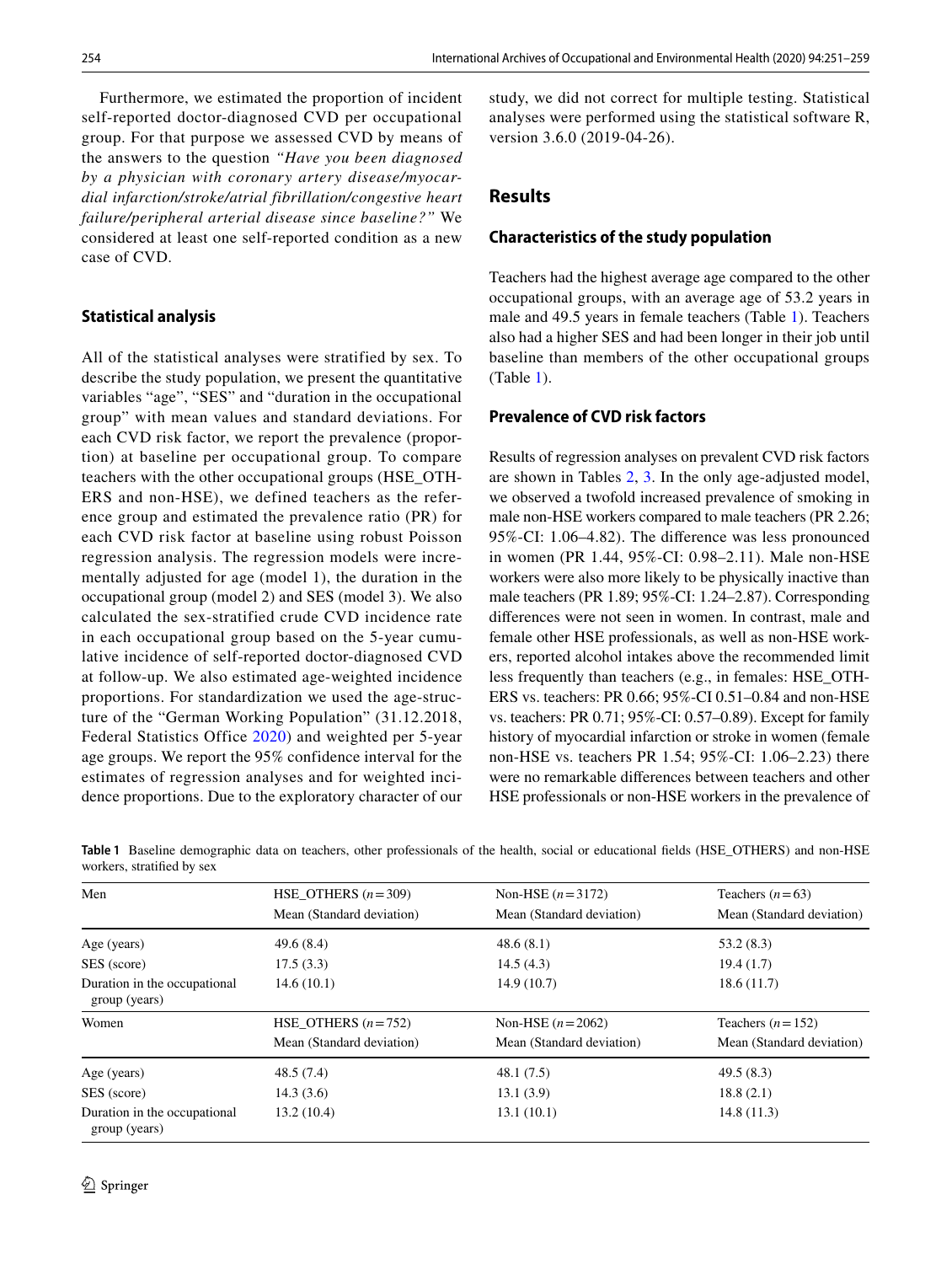| Risk factor         | Prevalence (proportion) of CVD risk factors at baseline in<br>men by occupational group |                       |                      |                | Adjustment PR (95%-CI)     |                      |
|---------------------|-----------------------------------------------------------------------------------------|-----------------------|----------------------|----------------|----------------------------|----------------------|
|                     | HSE OTHERS<br>$(n=309)$                                                                 | Non-HSE<br>$(n=3172)$ | Teachers<br>$(n=63)$ |                | HSE_OTHERS vs.<br>teachers | Non-HSE vs. teachers |
| Smoking (yes)       | 15.5% (48/309)                                                                          | 23.3% (738/3170)      | $9.5\%$ (6/63)       | M1             | $1.53(0.69 - 3.40)$        | $2.26(1.06-4.82)$    |
|                     |                                                                                         |                       |                      | M <sub>2</sub> | $1.52(0.68 - 3.37)$        | $2.25(1.06-4.80)$    |
|                     |                                                                                         |                       |                      | M <sub>3</sub> | $1.30(0.59 - 2.88)$        | $1.58(0.74 - 3.38)$  |
| Unhealthy alcohol   | 26.9% (83/309)                                                                          | 28.6% (905/3168)      | 42.9% (27/63)        | M1             | $0.69(0.49 - 0.96)$        | $0.76(0.57-1.01)$    |
| intake (yes)        |                                                                                         |                       |                      | M <sub>2</sub> | $0.69(0.50 - 0.97)$        | $0.76(0.57-1.01)$    |
|                     |                                                                                         |                       |                      | M <sub>3</sub> | $0.74(0.53 - 1.03)$        | $0.90(0.67-1.21)$    |
| Physical inactivity | 37.2% (115/309)                                                                         | 45.5% (1443/3172)     | 25.4% (16/63)        | M <sub>1</sub> | $1.53(0.98 - 2.38)$        | $1.89(1.24 - 2.87)$  |
| (no sport) (yes)    |                                                                                         |                       |                      | M <sub>2</sub> | $1.54(0.99 - 2.39)$        | $1.90(1.25 - 2.88)$  |
|                     |                                                                                         |                       |                      | M <sub>3</sub> | $1.34(0.86 - 2.09)$        | $1.36(0.89 - 2.09)$  |
| Obesity (yes)       | 13.3% (41/309)                                                                          | 23.1% (732/3172)      | 15.9% (10/63)        | M1             | $0.88(0.47-1.66)$          | $1.56(0.88 - 2.75)$  |
|                     |                                                                                         |                       |                      | M <sub>2</sub> | $0.88(0.47-1.65)$          | $1.55(0.88 - 2.75)$  |
|                     |                                                                                         |                       |                      | M <sub>3</sub> | $0.77(0.41 - 1.45)$        | $1.13(0.63 - 2.02)$  |
| Hypertension (yes)  | 35.0% (108/309)                                                                         | 43.0% (1363/3172)     | 49.2% (31/63)        | M1             | $0.82(0.61 - 1.08)$        | $1.05(0.82 - 1.34)$  |
|                     |                                                                                         |                       |                      | M <sub>2</sub> | $0.83(0.62 - 1.09)$        | $1.06(0.83 - 1.35)$  |
|                     |                                                                                         |                       |                      | M <sub>3</sub> | $0.81(0.61 - 1.07)$        | $1.00(0.78-1.28)$    |
| Diabetes (yes)      | 6.1% (19/309)                                                                           | 5.3% (168/3170)       | $6.3\%$ (4/63)       | M1             | $1.21(0.43 - 3.36)$        | $1.12(0.44 - 2.88)$  |
|                     |                                                                                         |                       |                      | M <sub>2</sub> | $1.20(0.43 - 3.34)$        | $1.12(0.44 - 2.87)$  |
|                     |                                                                                         |                       |                      | M <sub>3</sub> | $0.99(0.35 - 2.76)$        | $0.69(0.26 - 1.82)$  |
| Dyslipidemia (yes)  | 41.7% (129/309)                                                                         | 47.2% (1497/3170)     | 42.9% (27/63)        | M1             | $1.02(0.75 - 1.40)$        | $1.17(0.88 - 1.56)$  |
|                     |                                                                                         |                       |                      | M <sub>2</sub> | $1.02(0.75-1.40)$          | $1.17(0.88 - 1.56)$  |
|                     |                                                                                         |                       |                      | M <sub>3</sub> | $0.99(0.73 - 1.36)$        | $1.09(0.82 - 1.46)$  |
| Family history of   | 22.3% (69/309)                                                                          | 19.9% (632/3172)      | 17.5% (11/63)        | M1             | $1.31(0.73 - 2.34)$        | $1.18(0.68 - 2.03)$  |
| MI or stroke (yes)  |                                                                                         |                       |                      | M <sub>2</sub> | $1.33(0.75 - 2.36)$        | $1.19(0.69 - 2.04)$  |
|                     |                                                                                         |                       |                      | M <sub>3</sub> | $1.28(0.72 - 2.27)$        | $1.07(0.62 - 1.86)$  |

<span id="page-4-0"></span>**Table 2** In **men**: Prevalence of CVD risk factors at baseline (columns 2–4) and Prevalence Ratio (PR) (columns 6–7) by occupational group (reference group: teachers), with basic and further adjustment (Models 1–3)\*; based on robust generalized log-linear Poisson regression models

\* Model 1 (M1): adjusted for age; Model 2 (M2): adjusted for age and duration in the occupational group; Model 3 (M3): adjusted for age, duration in the occupational group and SES

the other risk factors (i.e., obesity, hypertension, diabetes or dyslipidemia).

The adjustment for the duration in the occupational group had no relevant impact on the results. In contrast, adjustment for SES generally reduced the observed effects towards the NULL. One exception was observed for physical inactivity in females. In the additionally SES-adjusted model, female other HSE professionals as well as female non-HSE workers showed a substantial lower prevalence of physical inactivity than female teachers (in females: HSE\_OTHERS vs. teachers: PR 0.69; 95%-CI: 0.54–0.87 and non-HSE vs. teachers: PR 0.68; 95%-CI: 0.54–0.85).

#### **Incidence of CVD**

Based on the 5-year incidence of self-reported doctordiagnosed CVD at follow-up (Table [4](#page-5-1)), the crude incidence rate was 31.7 cases per 10,000 person-years among male teachers and 13.2 cases per 10,000 person-years in female

teachers. Among other HSE professionals there were 45.3 cases per 10,000 person-years in men and 16.0 cases per 10,000 person-years in women. The crude incidence rate for non-HSE workers was 80.1 cases per 10,000 person-years in men and 40.7 cases per 10,000 person-years in women. No substantial diference in age-weighted cumulative incidence was detected between teachers and other HSE professionals or non-HSE workers (Table [4](#page-5-1)).

## **Discussion**

Using data from the GHS cohort, we examined the prevalence of especially behavioral and physiological CVD risk factors at baseline as well as the cumulative incidence of self-reported doctor-diagnosed CVD at follow-up in teachers, other HSE professionals and non-HSE workers from Rhineland-Palatinate, Germany. Results from the occupational comparisons indicate potentially heightened risks for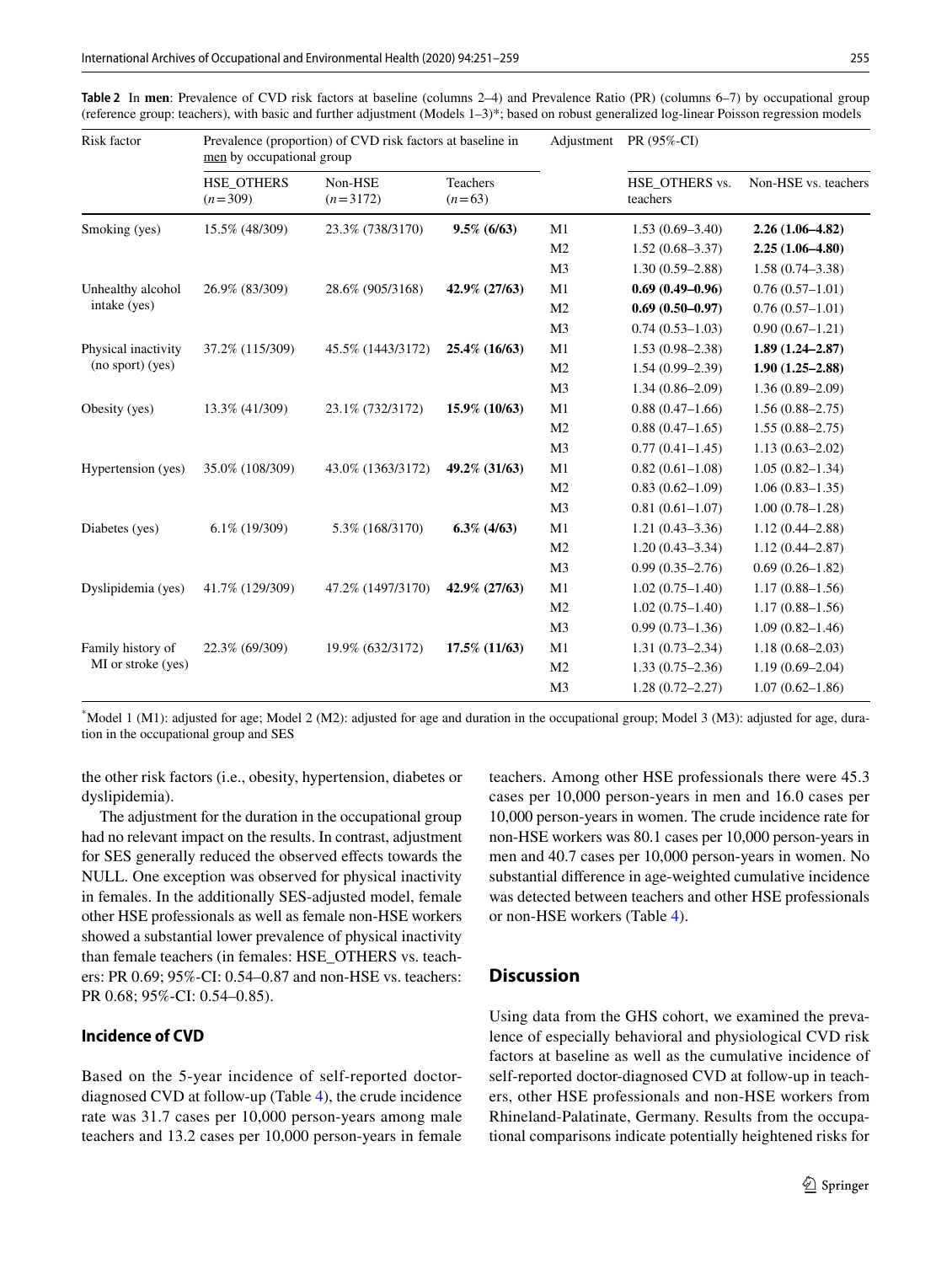| Risk factor         | Prevalence (proportion) of CVD risk factors at baseline in<br>women by occupational group |                       |                              | Adjustment     | PR (95%-CI)                |                         |
|---------------------|-------------------------------------------------------------------------------------------|-----------------------|------------------------------|----------------|----------------------------|-------------------------|
|                     | <b>HSE OTHERS</b><br>$(n=752)$                                                            | Non-HSE<br>$(n=2062)$ | <b>Teachers</b><br>$(n=152)$ |                | HSE OTHERS vs.<br>teachers | Non-HSE vs.<br>teachers |
| Smoking (yes)       | 20.1% (151/752)                                                                           | 22.0% (454/2062)      | 15.1% (23/152)               | M1             | $1.32(0.88 - 1.97)$        | $1.44(0.98-2.11)$       |
|                     |                                                                                           |                       |                              | M <sub>2</sub> | $1.31(0.88 - 1.97)$        | $1.43(0.97-2.11)$       |
|                     |                                                                                           |                       |                              | M <sub>3</sub> | $0.93(0.62 - 1.41)$        | $0.94(0.63 - 1.40)$     |
| Unhealthy alcohol   | 22.9% (172/752)                                                                           | 24.7% (509/2062)      | 35.5% (54/152)               | M1             | $0.66(0.51 - 0.84)$        | $0.71(0.57-0.89)$       |
| intake (yes)        |                                                                                           |                       |                              | M <sub>2</sub> | $0.66(0.51 - 0.84)$        | $0.72(0.57 - 0.90)$     |
|                     |                                                                                           |                       |                              | M <sub>3</sub> | $0.87(0.68 - 1.13)$        | $1.03(0.81 - 1.30)$     |
| Physical inactivity | 36.2% (272/752)                                                                           | 38.8% (801/2062)      | 37.5% (57/152)               | M1             | $0.98(0.78 - 1.23)$        | $1.06(0.86 - 1.31)$     |
| (no sport) (yes)    |                                                                                           |                       |                              | M <sub>2</sub> | $0.98(0.79-1.23)$          | $1.06(0.86 - 1.31)$     |
|                     |                                                                                           |                       |                              | M <sub>3</sub> | $0.69(0.54 - 0.87)$        | $0.68(0.54 - 0.85)$     |
| Obesity (yes)       | 14.9% (112/751)                                                                           | 19.1% (393/2061)      | 15.1% (23/152)               | M1             | $1.01(0.66 - 1.53)$        | $1.30(0.88 - 1.92)$     |
|                     |                                                                                           |                       |                              | M <sub>2</sub> | $1.01(0.66 - 1.53)$        | $1.30(0.88 - 1.92)$     |
|                     |                                                                                           |                       |                              | M <sub>3</sub> | $0.66(0.43 - 1.01)$        | $0.76(0.50-1.15)$       |
| Hypertension (yes)  | 28.1% (211/751)                                                                           | 30.8% (634/2061)      | 27.0% (41/152)               | M1             | $1.13(0.86 - 1.49)$        | $1.27(0.98 - 1.64)$     |
|                     |                                                                                           |                       |                              | M <sub>2</sub> | $1.14(0.87-1.49)$          | $1.27(0.99-1.65)$       |
|                     |                                                                                           |                       |                              | M <sub>3</sub> | $0.98(0.74 - 1.30)$        | $1.05(0.80-1.38)$       |
| Diabetes (yes)      | 2.4% (18/748)                                                                             | 3.0% (61/2053)        | $2.6\%$ (4/151)              | M1             | $0.99(0.34 - 2.86)$        | $1.24(0.46-3.36)$       |
|                     |                                                                                           |                       |                              | M <sub>2</sub> | $0.98(0.34 - 2.84)$        | $1.23(0.45-3.34)$       |
|                     |                                                                                           |                       |                              | M <sub>3</sub> | $0.70(0.24 - 2.04)$        | $0.80(0.28 - 2.30)$     |
| Dyslipidemia (yes)  | 23.8% (179/751)                                                                           | 21.0% (433/2059)      | 21.9% (33/151)               | M1             | $1.15(0.83 - 1.60)$        | $1.03(0.75 - 1.41)$     |
|                     |                                                                                           |                       |                              | M <sub>2</sub> | $1.16(0.83 - 1.61)$        | $1.03(0.75-1.42)$       |
|                     |                                                                                           |                       |                              | M <sub>3</sub> | $0.87(0.61 - 1.22)$        | $0.71(0.51-1.00)$       |
| Family history of   | 22.3% (168/752)                                                                           | 23.5% (485/2062)      | 15.8% (24/152)               | M1             | $1.45(0.98 - 2.13)$        | $1.54(1.06-2.23)$       |
| MI or stroke (yes)  |                                                                                           |                       |                              | M <sub>2</sub> | $1.45(0.99 - 2.14)$        | $1.54(1.06-2.24)$       |
|                     |                                                                                           |                       |                              | M <sub>3</sub> | $1.32(0.89 - 1.97)$        | $1.37(0.93 - 2.01)$     |

<span id="page-5-0"></span>**Table 3** In **women**: Prevalence of CVD risk factors at baseline (columns 2–4) and Prevalence Ratio (PR) (columns 6–7) by occupational group (reference group: "teachers"), with basic and further adjustment (Models 1–3)\*; based on robust generalized log-linear Poisson regression models

\* Model 1 (M1): adjusted for age; Model 2 (M2): adjusted for age and duration in the occupational group; Model 3 (M3): adjusted for age, duration in the occupational group and SES

<span id="page-5-1"></span>

| Table 4 Observed and age-weighted* cumulative incidence of self-reported doctor-diagnosed CVD at 5-year follow-up, stratified by sex |  |  |  |
|--------------------------------------------------------------------------------------------------------------------------------------|--|--|--|
|--------------------------------------------------------------------------------------------------------------------------------------|--|--|--|

| Men               | Observed 5-year cumulative incidence of CVD in $\%$ (n/N) and crude<br>incidence rate per 10,000 person-years | Age-weighted* 5-year cumulative<br>incidence of CVD with (95%-CI) |
|-------------------|---------------------------------------------------------------------------------------------------------------|-------------------------------------------------------------------|
| <b>HSE_OTHERS</b> | 2.27% (7/309); 45.3 cases per 10,000 person-years                                                             | $3.23\%$ (1.65%-6.02%)                                            |
| Non-HSE           | 4.00% (127/3172); 80.1 cases per 10,000 person-years                                                          | $4.32\%$ (3.64\%-5.11\%)                                          |
| <b>Teachers</b>   | 1.59% (1/63); 31.7 cases per 10,000 person-years                                                              | $2.10\%$ (0.24\%-9.81\%)                                          |
| Women             | Observed 5-year cumulative incidence of CVD in $\%$ (n/N) and crude<br>incidence rate per 10,000 person-years | Age-weighted 5-year cumulative<br>incidence of CVD with (95%-CI)  |
| HSE OTHERS        | 0.80% (6/752); 16.0 cases per 10,000 person-years                                                             | $1.37\%$ (0.72\%-2.55\%)                                          |
| Non-HSE           | $2.04\%$ (42/2062); 40.7 cases per 10,000 person-years                                                        | $2.42\%$ (1.83%-3.19%)                                            |
| <b>Teachers</b>   | $0.66\%$ (1/152); 13.2 cases per 10,000 person-years                                                          | $1.12\%$ (0.18\%-4.59\%)                                          |

\*Standard population: "German Working Population"(31.12.2018, Federal Statistics Office [2020\)](#page-8-20), weighted per 5-year age groups and sex

teachers that could guide the development of efective preventative occupational health and safety measures.

Due to our exploratory approach, we did not control for multiple testing. Therefore, the reported results should be viewed with some caution. Nevertheless, our results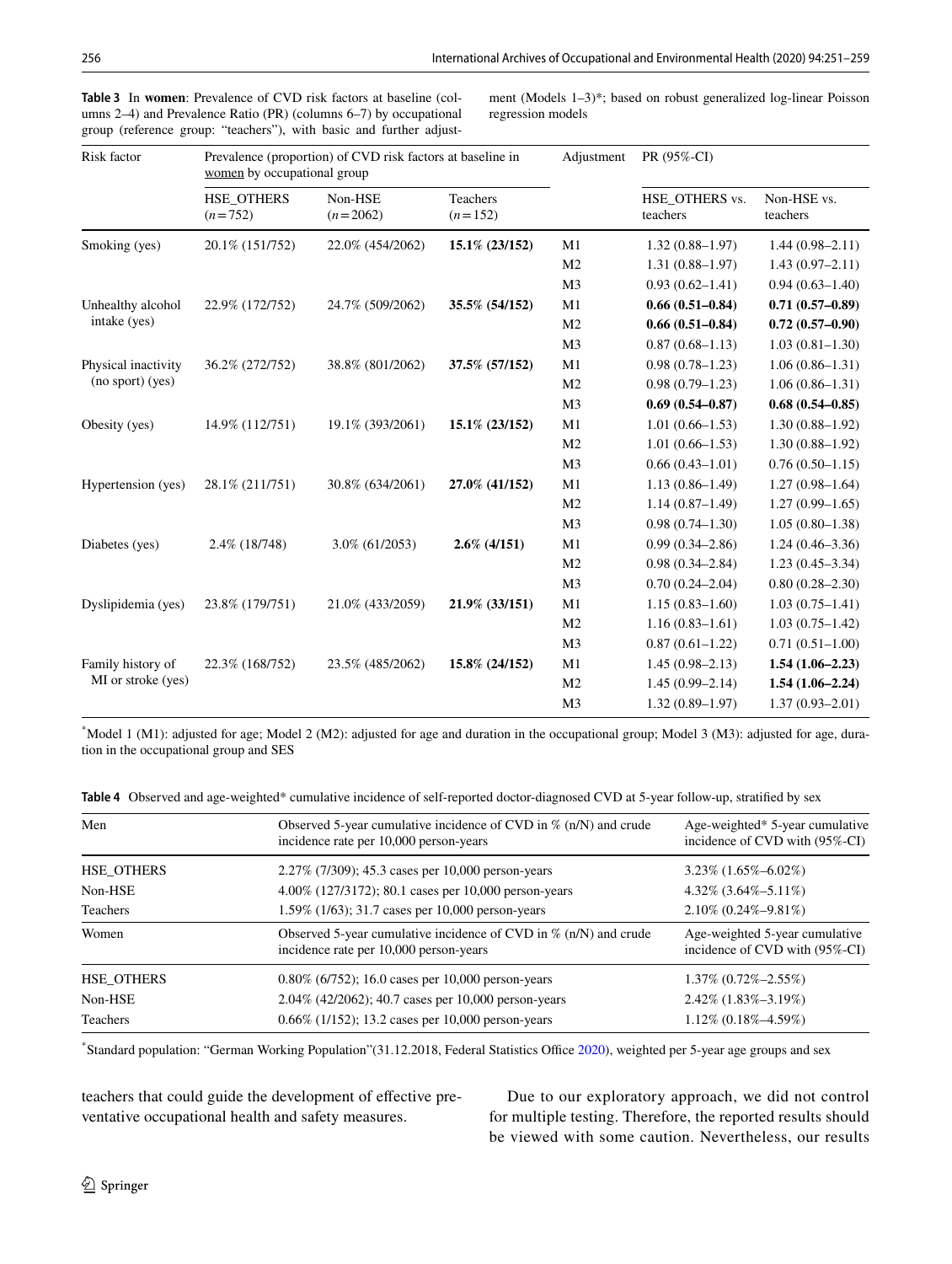indicate diferences between teachers and particularly non-HSE workers with regard to the prevalence of some CVD risk factors at baseline. Considering physical inactivity, the prevalence of inactivity among teachers was only about half of that reported by male non-HSE workers. Furthermore, smoking prevalence was particularly low among male teachers in contrast to male non-HSE workers. These results correspond to previously described results (e.g., Seibt et al. [2016;](#page-8-1) Scheuch et al. [2015;](#page-8-4) Gilbert et al. [2015](#page-8-2)). However, unlike the results on the smoking prevalence among French teachers reported by Gilbert et al [\(2015\)](#page-8-2), in our study occupational group-related diferences in smoking attenuated after SES-adjustment.

Teachers in our study were more likely to report an alcohol intake above the recommended limit compared to other professionals of the HSE felds or non-HSE workers. Other studies (e.g., RKI (Hrsg) [2014\)](#page-8-21) have found increased alcohol intake is associated with higher SES, and this association is usually more pronounced in women. With regard to diferences in alcohol intake between teachers and other occupations, study results are not consistent. Kovess-Masféty et al. ([2006](#page-8-10)) did not report signifcant differences in alcohol abuse or dependency between teachers and control persons in France. In the study by Seibt et al. ([2016\)](#page-8-1), male and female teachers were signifcantly less likely to report consuming alcohol regularly than participants of the regional working sample. At the same time, the percentage of those who reported drinking *no* alcohol was two to three times higher in the regional sample compared to the teachers group. However, it is unclear, the extent to which ex-drinkers who gave up consuming alcohol belong to this group. Gilbert et al. ([2015\)](#page-8-2) found healthy behavior in diferent aspects more pronounced among teachers than among other occupations, but could not confrm this fnding regarding alcohol consumption.

Some studies reported a heightened risk of hypertension for teachers compared to the general population (Scheuch et al. [2015;](#page-8-4) Seibt et al. [2016](#page-8-1)). Others reported a lower risk of hypertension for (female) teachers compared to office workers (Seibt et al. [2005\)](#page-8-9) and nurses (Brown et al. [2006\)](#page-8-12), respectively. In our study, the teachers did not difer remarkably from the other HSE professionals or non-HSE workers with regard to hypertension. Although there is some evidence against the assumption that job strain increases resting blood pressure (Nyberg et al. [2013](#page-8-22)), previous results are not at all consistent (Gilbert-Ouimet et al. [2014](#page-8-23)). Lastly, regardless of occupational comparisons, the hypertension prevalence of 49.2% (Table [2\)](#page-4-0) in male teachers indicates a potential area for improvement in the context of occupational health care.

Finally, we estimated the age-weighted 5-year cumulative incidence of self-reported CVD to be 2.10%; 95%- CI: 0.24–9.81% for male teachers and 1.12%; 95%-CI: 0.18–4.59% for female teachers (Table [4](#page-5-1)). However, CVD events were rare and resulted in wide confdence intervals. So the incidence results should be interpreted with caution, and this imprecision makes it difficult to detect differences between the groups of teachers and other HSE professionals or non-HSE workers. Helmert et al. ([1997](#page-8-8)) analyzed data from population health surveys from 1984–1991 in Western Germany, and found that of the 30 most common occupations among men, teachers had the lowest CVD prevalence. However, only few mainly blue-collar occupations among men, and only kindergarten teachers and cooks among women had a CVD prevalence signifcantly higher than that of teachers (Helmert et al. [1997\)](#page-8-8). Seibt et al. ([2005\)](#page-8-9), on the other hand, surveyed risk factors and resources of work ability in female secondary school teachers and female office workers, and detected no signifcant diferences between those two occupational groups regarding CVD prevalence. Overall, the choice of the comparison group(s) may make a substantial diference.

#### **Strengths and limitations**

Participants with prevalent CVD at baseline were excluded to prevent reverse causation (e.g., change of occupational group due to CVD diagnosis). Furthermore, this should reduce any possible healthy worker bias specifc to certain occupational groups. High job demands on the one hand, and civil servant status on the other hand might make teachers more likely to retire early after a CVD diagnosis than workers in less demanding jobs and without a civil servant status. A further strength of our study was that we could evaluate teachers' cardiovascular health in contrast to other working groups of the GHS population without a needing to obtain external data or use surveys for comparisons.

One limitation of our study was the lack of study power. Besides the low number of incident cases, our analyses were based on self-reported doctor-diagnosed outcomes, which might afect data validity. Nevertheless, data validity varies depending on the diagnoses considered (Machón et al. [2013](#page-8-24); Bergmann et al. [1998](#page-8-25)). Moreover, using a combined CVD outcome, as we did, may compensate for a single misclassifed self-reported cardiovascular diagnosis (Bergmann et al. [1998](#page-8-25)). A further limitation may result from not considering people who died during the fve year FU to calculate incidences. This may have led to a reduction of incident cardiac events, but there is no reason to assume that the distribution of fatal cardiac events would difer from that of non-fatal CVD among the occupational groups.

Data on the cardiovascular health of teachers is rare, so the analysis of teachers in the GHS cohort was seen as a unique possibility to assess cardiovascular health in a sample of teachers in RLP. The proportion of women in the analyzed group of GHS teachers corresponds to the proportion of women in the general population of teachers in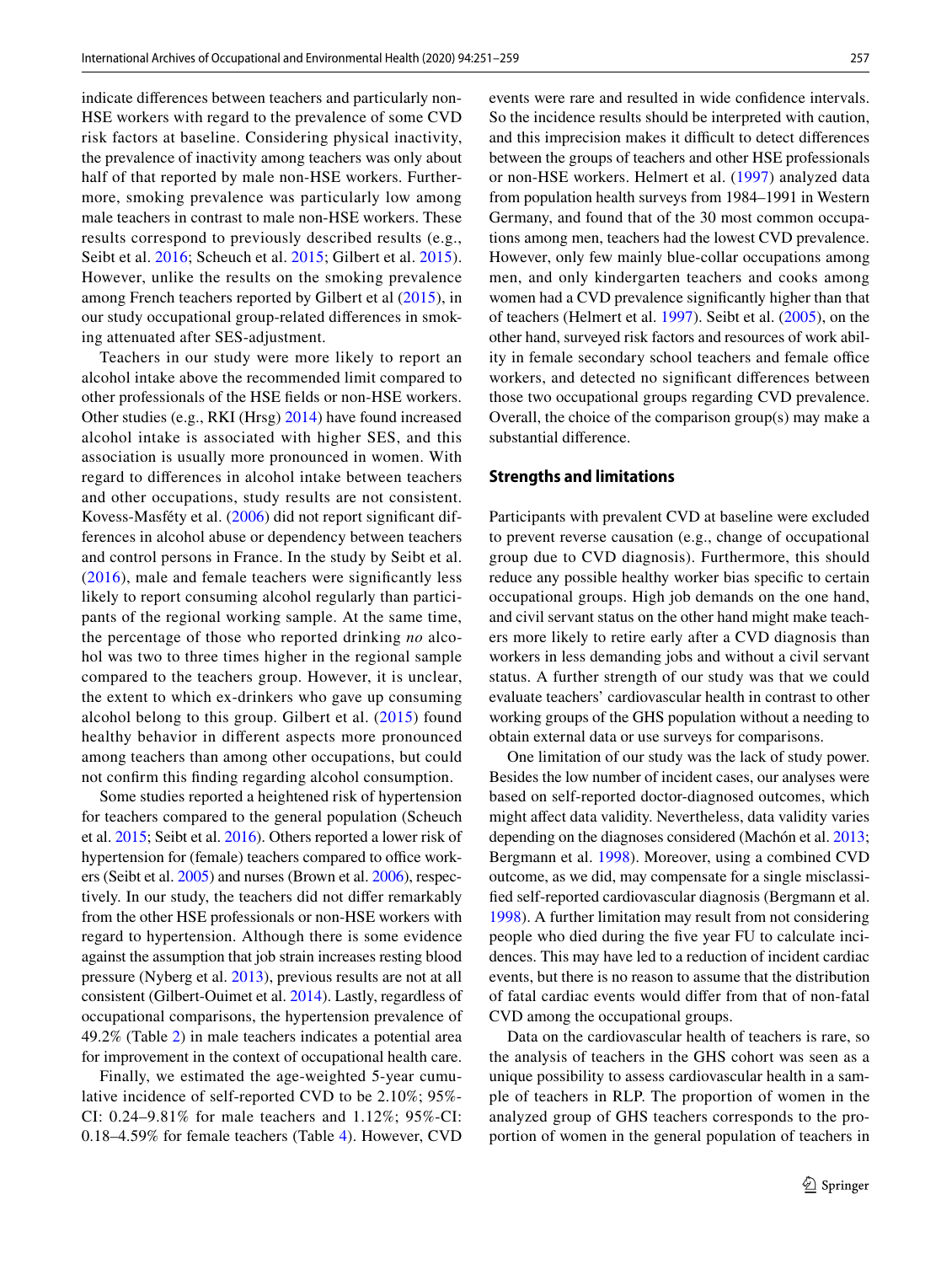RLP (GHS: 70.7% vs. RLP: 71.2%). However, the average age of the group of GHS teachers (50.6 years) exceeds the average age of the general population of teachers in RLP (44.7 years) (Letzel et al. [2019\)](#page-8-26). This is probably due to the fact that study participants had to be aged 35 years or older at baseline. This discrepancy has to be taken into account particularly if absolute results are generalized to entire population of teachers in RLP. Furthermore, teachers' work circumstances may vary between school types, regions and countries. This also limits the possibilities of extensive generalization of our study results. Moreover, the study is based on extensive interviews that require a certain level of health, language skills, interest, and willingness to participate (Daubenbuechel [2014](#page-8-27)). However, while this limits the external validity, it should afectless the (internal) group comparisons.

## **Conclusion**

Like previous study results, we found no substantial indications of a heightened CVD risk among teachers. With a focus on the CVD risk factors of teachers as a well-defned homogenous occupational group, our study results suggest potential areas for preventive measures in the occupational health care of teachers. While our results indicate a basically healthier lifestyle of male teachers, especially regarding the avoidance of the CVD risk factors, such as physical inactivity and smoking. Our results also indicate a relatively heightened prevalence of unhealthy alcohol intake in female and male teachers, and a high prevalence of hypertension in male teachers (albeit comparable to the high prevalence of hypertension in other occupational groups). In this respect, our results should be considered during routine occupationalmedical care and research on teachers' health.

**Authors contributions** MR-W (1,2,3), Sylvia Jankowiak (1,2,3), AS (1,3), JH (1,2,3), KRS (1,2,3), FL (1,2,3), KR (1,2,3), AP (1,3), NA (1,3), MN (1,3), AS (1,2,3), MB (1,3), NP (1,3), KL (1,3), TM (1,3), KB (2,3), PSW (1,3), UL (1,2,3), SL (1,2,3). 1 Authors make substantial contributions to conception and design, and/or acquisition of data, and/or analysis and interpretation of data. 2 Authors participate in drafting the article or revising it critically for important intellectual content. 3 Authors give fnal approval of the version to be submitted and any revised version.

**Funding** The study was funded by the Federal Institute for Occupational Safety and Health: BAuA, project number F 2338, [https://baua.](https://baua.de/EN/Tasks/Research/Research-projects/f2338.html) [de/EN/Tasks/Research/Research-projects/f2338.html.](https://baua.de/EN/Tasks/Research/Research-projects/f2338.html) The Gutenberg Health Study is funded through the government of Rhineland-Palatinate (Stiftung Rheinland-Pfalz für Innovation ", contract AZ 961– 386261/733), the research programs "Wissen schaft Zukunft" and "Center for Translational Vascular Biology (CTVB)" of the Johannes Gutenberg-University of Mainz, and its contract with Boehringer Ingelheim and PHILIPS Medical Systems, including an unrestricted grant for the Gutenberg Health Study. Philipp S. Wild is funded by the Federal Ministry of Education and Research (BMBF 01EO1503). Philipp S. Wild and Thomas Münzel are PI of the German Center for Cardiovascular Research (DZHK).

#### **Compliance with ethical standards**

**Conflict of interest** The authors declare that they have no confict of interest.

**Ethics approval** The authors confrm that the study was approved by the local ethics committee (ethics committee of the state medical association rlp; ethics committee vote: 837.020.07(5555)) and was performed in accordance with the ethical standards as laid down in the 1964 Declaration of Helsinki and its later amendments.

**Informed consent** Written informed consent was obtained from all participants.

**Open Access** This article is licensed under a Creative Commons Attribution 4.0 International License, which permits use, sharing, adaptation, distribution and reproduction in any medium or format, as long as you give appropriate credit to the original author(s) and the source, provide a link to the Creative Commons licence, and indicate if changes were made. The images or other third party material in this article are included in the article's Creative Commons licence, unless indicated otherwise in a credit line to the material. If material is not included in the article's Creative Commons licence and your intended use is not permitted by statutory regulation or exceeds the permitted use, you will need to obtain permission directly from the copyright holder. To view a copy of this licence, visit<http://creativecommons.org/licenses/by/4.0/>.

# <span id="page-7-1"></span>**Appendix**

See Table [5](#page-7-0).

<span id="page-7-0"></span>

|  |  |  |  |  |  |  | Table 5 Definition of the occupational groups "teachers" and "HSE_OTHERS" in GHS according to KldB2010 with number of participants |
|--|--|--|--|--|--|--|------------------------------------------------------------------------------------------------------------------------------------|
|--|--|--|--|--|--|--|------------------------------------------------------------------------------------------------------------------------------------|

| Group             | Category 8 (KldB 2010)                                                        | Example                                                                       |     |
|-------------------|-------------------------------------------------------------------------------|-------------------------------------------------------------------------------|-----|
| Teachers          | + Teaching profession                                                         | Teachers at secondary schools, teachers at primary schools, headmasters       | 215 |
| <b>HSE OTHERS</b> | $+$ Medical health professions (no. 81)                                       | Physicians, nurses, psychologists                                             | 508 |
|                   | $+$ Non-medical health professions (no. 82)                                   | Geriatric nurses, wellness and cosmetic professions                           | 136 |
|                   | + Educational and social occupations,<br>domestic sciences, theology (no. 83) | Kindergarten teachers, social workers, theologians                            | 249 |
|                   | $+$ Rest of (no. 84)                                                          | Educators and teachers at extracurricular institutions, university professors | 168 |